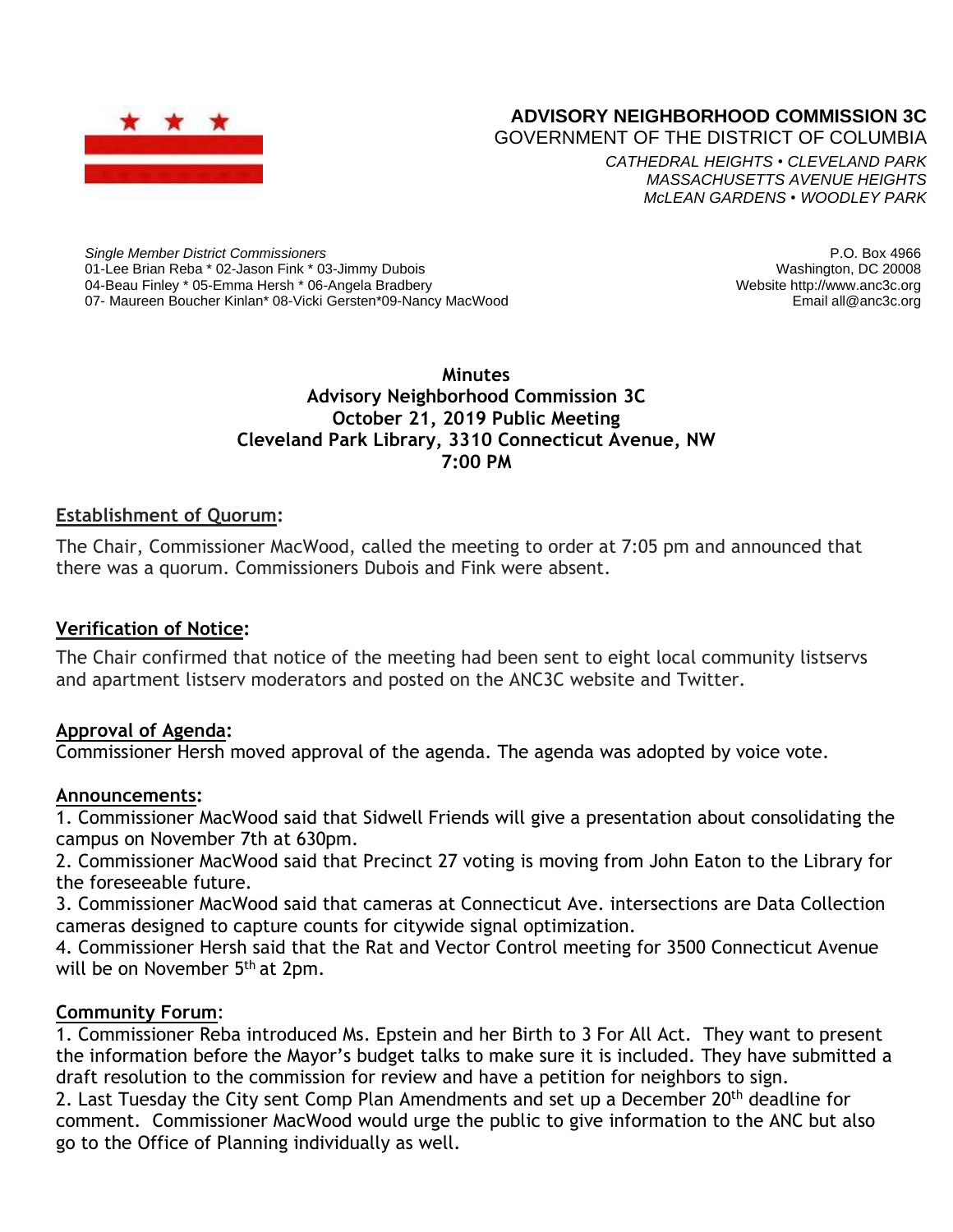# **Consent Calendar:**

Commissioner Hersh made a motion to approve the consent calendar which included the ABRA Class C Tavern License Renewal for Atomic Billiards at 3427 Connecticut Avenue NW; the ABRA Class C Tavern License Renewal for Kennedy Warren Club at 3133 Connecticut Ave NW; the ABRA Class C Tavern License Renewal for Nanny O'Brien's Irish Pub at 3319 Connecticut Avenue NW; the ABRA Class C Restaurant License for Mayahuel Cocina Mexicana at 2609 24th Street NW; and the Historic Preservation Review Board application HPA 19-604 for concept approval to extend rear addition, build new deck, stairs, and retaining wall at rear at 3029 Ordway Street NW. The motion was approved by voice vote.

# **Commission Business:**

*1. Consideration of Board of Zoning Application #20140 for a special exception from rear yard requirement to build two-story rear addition in R-1-B zone at 3020 Cortland Place NW*

Brian Hall, owner, and Architect Cook presented information on the application. Commissioner Gersten made a motion of no objection to the application. The motion was approved by voice vote. See Attachment A.

*2. Consideration of Historic Preservation Review Board application HPA 19-601 for concept approval to build one-story additions on east and west sides of house, rebuild existing rear addition, and construct a garage at 3141 Highland Place NW*

Laura Dibonus, owner, and Melanie Giardano, architect, presented information on the application. Commissioner Hersh read and moved the resolution. The motion was approved by voice vote. See Attachment B.

# **Other Business:**

- 1. Commissioner Hersh moved adoption of the September 16, 2019 minutes. The motion was approved by voice vote.
- 2. Commissioner Boucher moved approval of the 4<sup>th</sup> Quarter FY19 Financial Report. The motion was approved by voice vote.
- 3. SMD Reports:
	- 1. Commissioner Reba said that on September 4<sup>th</sup> the National Zoo Council held a meeting with the Zoo Neighborhood Community Forum. Minutes are on their website. The Zoo Lights will be November 29 through January 1<sup>st</sup>. The Grump Holiday Market there will be December 6-8. Review information on their website.
	- 2. Commissioner Finley said please continue shopping in Cleveland Park.
	- 3. Commissioner Hersh reminded people about the rat information presented at the last meeting. Orange Theory Fitness is slated to open in November, Tino's is now open and remember the Cleveland Park commercial corridor.
	- 4. Commissioner Bradbery said Ward 3 Short Term Family Housing continues on track. It will be done in December and families will move in in March. She is trying to get to the bottom of paving on federal holiday. And is working on the issue of trash collection in Newark Street Community Garden with the Mayor's office.
	- 5. Commissioner Boucher said she wants to thank Rich and the Mayor's office regarding the issue of RPP. They also want a speed camera at the corner of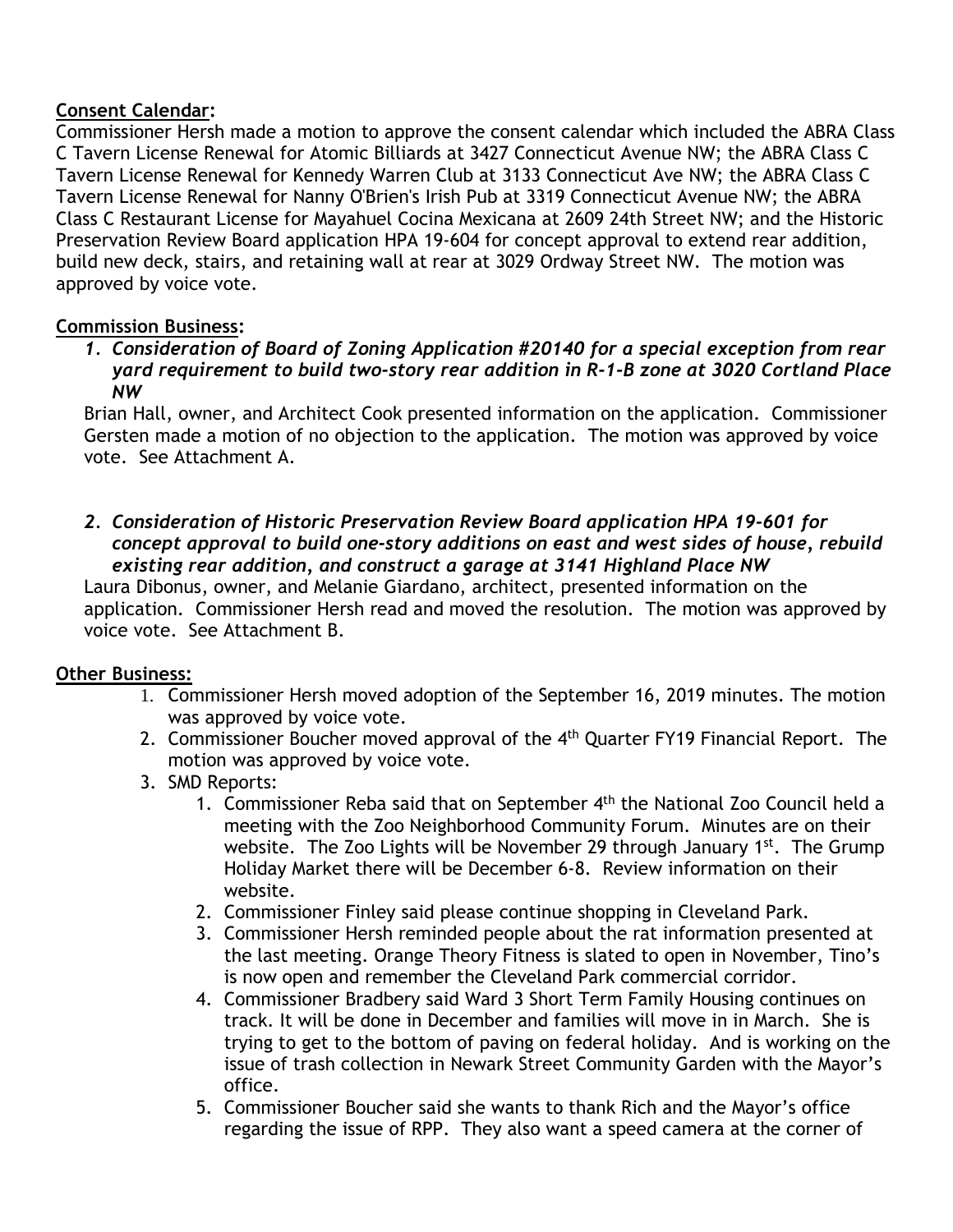Macomb and Massachusetts. She also mentioned that the crosswalk in front of Macomb and 39th is missing lines.

- 6. Commissioner Gersten said that at the corner of 34th Place and Massachusetts Avenue, there was a recent accident. Neighbors are requesting DDOT look into safety at that intersection. Neighbors are also appealing the Memory Care Facility because it's substantially out of line with the neighborhood and facilities. In addition, there are speed bumps that need to be removed.
- 7. Commissioner MacWood said that the John Eaton school reconstruction is about to begin. The construction entrances and exits are 33rd Place and 34<sup>th</sup> Street. Their swing space is at UDC. They may have to move the bus pickup and dropoff.

#### **Adjournment:**

Commissioner Boucher moved to adjourn the meeting. The motion was approved by voice vote. The meeting adjourned at 7:56 p.m.

Attested by

Pany J. Aulled

Nancy MacWood, Chair, on November 18, 2019

*These minutes were approved by a voice vote on November 18, 2019 at a scheduled and noticed public meeting of ANC 3C at which a quorum (a minimum of 5 of 9 commissioners) was present.*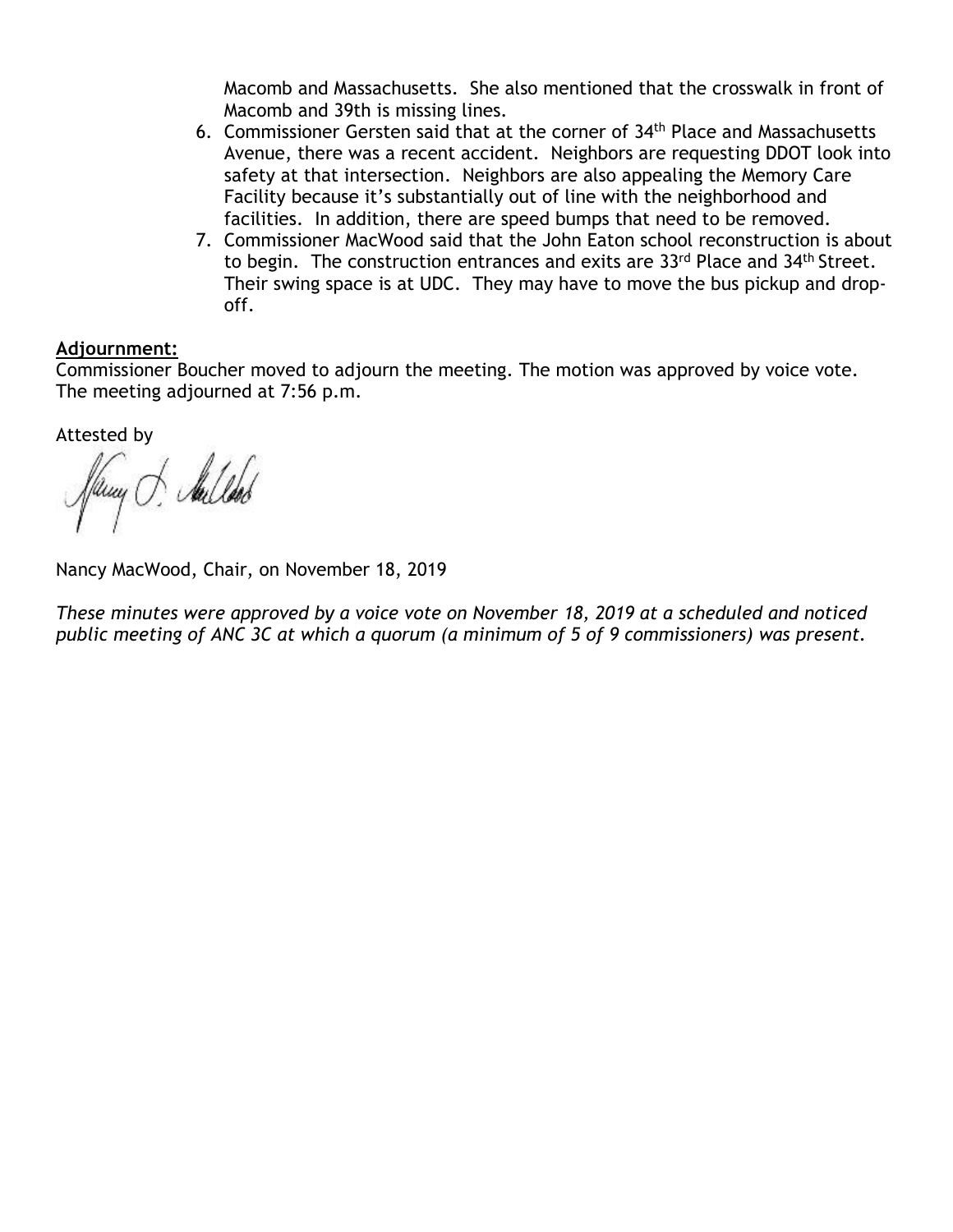### **Attachment A:**

To: BZA Chair Frederick L. Hill

Re: BZA Application #20140 for 3020 Cortland Place NW

At a noticed public meeting of ANC 3C, at which a quorum was present, the Commission voted unanimously to have no objection to BZA application #20140 for 3020 Cortland Place NW.

**Attested by**

Pany J. Andles

Nancy J. MacWood **Chair, on October 21, 2019**

**Attachment B:**

# **ANC3C Resolution 2019-015 Regarding a Historic Preservation Review Board Application (HPA 19-601) for Concept Review for 3141 Highland Place NW**

WHEREAS, the owners of 3141 Highland Place NW, a contributing structure in the Cleveland Park Historic District, have applied to HPRB for concept review for a one-story addition at the east and west sides of the house, rebuild of the existing rear addition, and new garage; and

WHEREAS, the existing house, an 1890's classic Victorian, is comprised of three stories and a wrap-around porch; and

WHEREAS, the proposal includes replacement of the existing two-story addition with a new addition that is the same depth as the present structure but three feet larger in width as well as new one-story additions to the east and west sides of the house; and

WHEREAS, the proposed new addition would include both new dormers and a raised roofline to create distinction between the original house and the addition; and

WHEREAS, the materials for the addition will mirror and complement those of the existing house; and

WHEREAS, the proposed plans include new construction of a separate garage from the main house; and

WHEREAS, the applicants and their representatives have engaged neighbors adjacent to the property; and

WHEREAS, feedback from adjacent neighbors has included concerns about stormwater runoff and drainage stemming from the remodel and addition; and